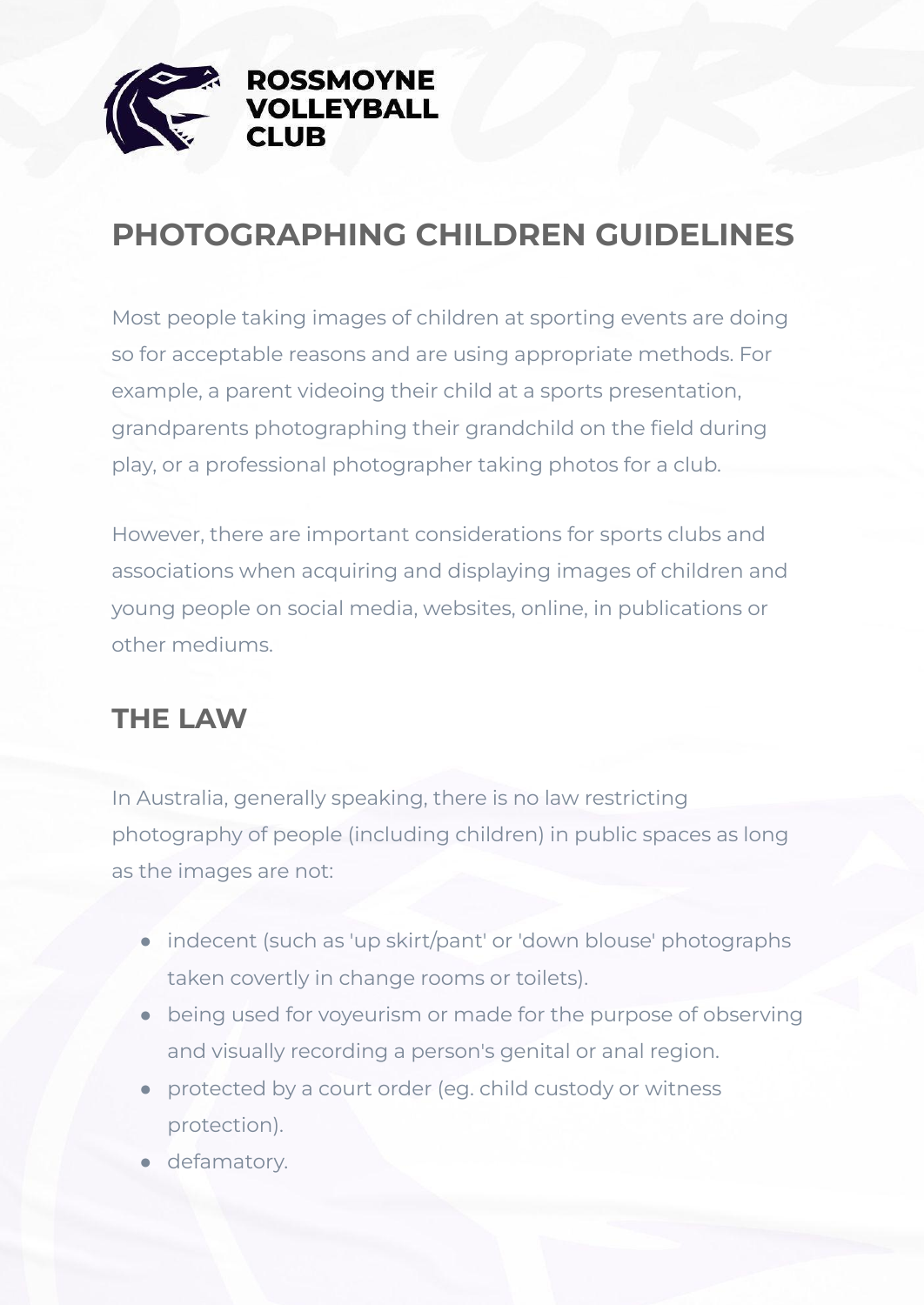

- being for commercial purposes (person's likeness is used to endorse or entice people to buy a product).
- photos of a child (including your own child) also contravene Criminal Codes and censorship laws if the child is photographed in a provocative or sexual manner.

## **GUIDING PRINCIPLES FOR TAKING PHOTOGRAPHS**

- All images or video taken must be for private (non-commercial) use only, unless otherwise approved by Rossmoyne Volleyball Club.
- Permission should be obtained from the child's parent/guardian prior to taking any images or video of a child or young person, particularly if they can be identified and there is intent to post the images or video on to social media.
- **Photographers (professional photographers, spectators, fans,** coaches or members of the media) are not permitted to have unsupervised access to children.
- Any coach or team leader must inform any athlete and guardian(s) if they want to video the athlete as a tool to analyse and improve performance.
- Members of the media and professional photographers must be clearly identifiable for any events hosted by Volleyball Western Australia and its member associations.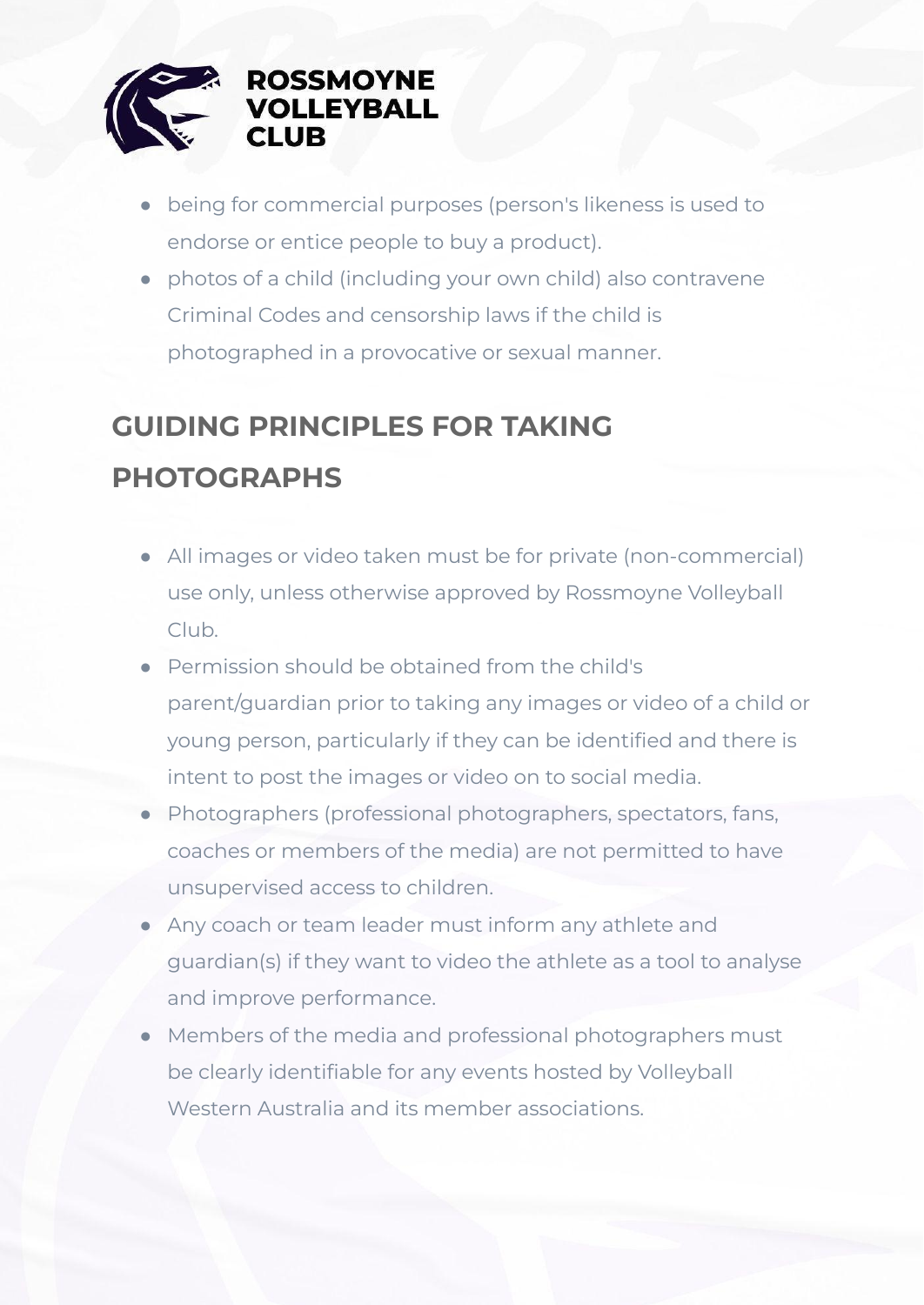

# **GUIDING PRINCIPLES FOR DISPLAYING PHOTOGRAPHS**

- Consider using models or illustrations for promotional or advertising purposes.
- Obtain permission from the child's parent or guardian prior to taking the images of a child or young person.
- Ensure that all concerned are aware of the way in which the image is to be used and how long the image will be displayed.
- If an image is used, avoid naming the child. If this is not possible avoid using both a first name and surname.
- Avoid displaying personal information such as residential address, email address or telephone numbers if images are being posted on websites or distributed in publications.
- Do not display information about hobbies, likes/dislikes, school, etc as this information has the potential to be used as grooming tools by offenders or other persons.
- Only use appropriate images of the child relevant to the sport or activity, and ensure that the athlete/child is suitably clothed. Images of athletes participating in sports or activities that involve minimal clothing (e.g., swimming and gymnastics) or unusual body positions/poses could potentially be misused.
- Clearly outline in a written contract to photographers who are contracted or paid to take photos, who will retain the images taken and include arrangements made for negatives, digital files and proofs, outlining any restrictions for use and sale.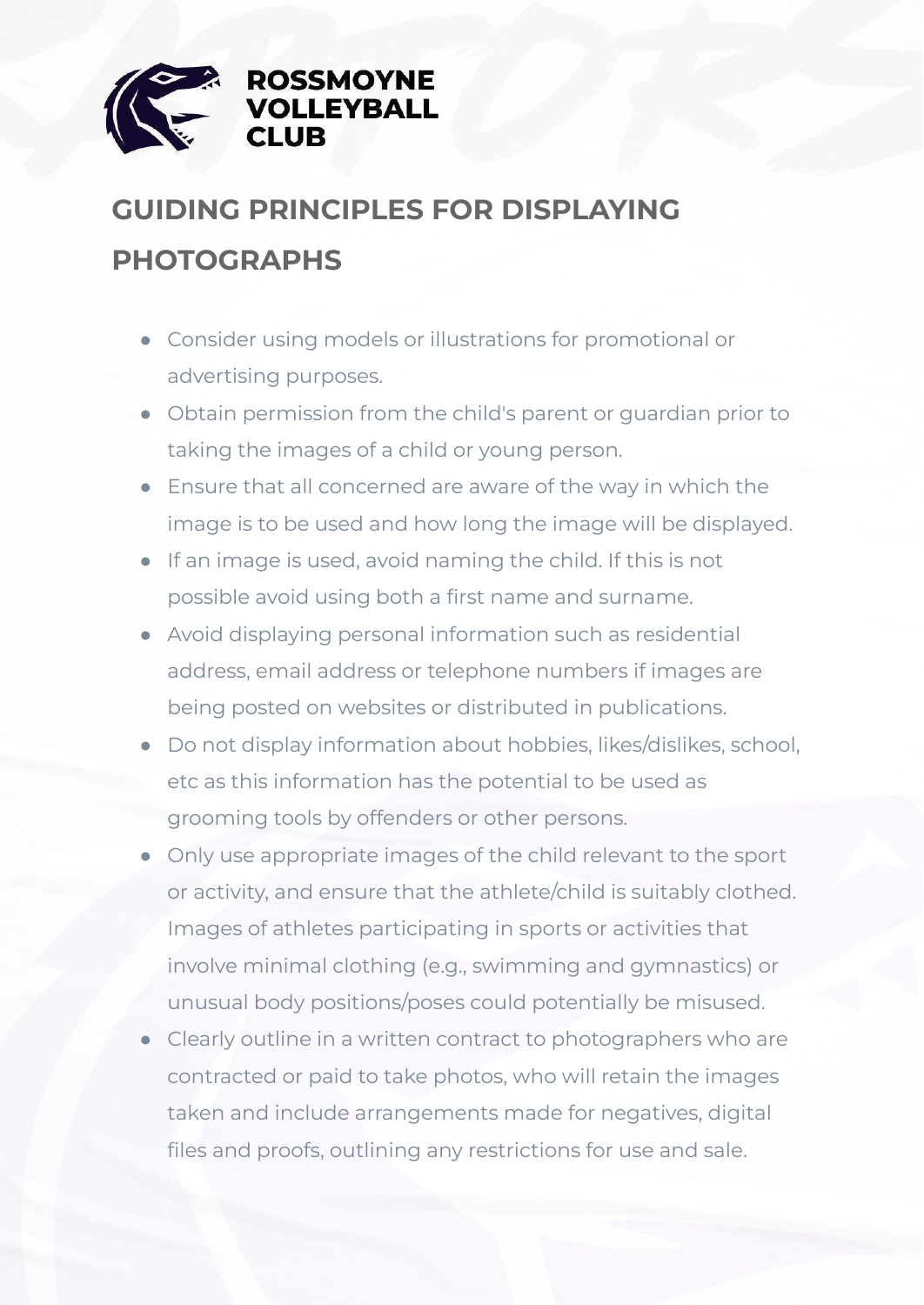

● Rossmoyne Volleyball Club are to maintain a record of children who are not to be photographed either via a formal request from the child's guardian or through court order and apply the child protection practices accordingly within their jurisdiction.

# **REPORTING & RAISING CONCERN OF INAPPROPRIATE PHOTOGRAPHY**

If you believe photographs are being taken inappropriately on site then you are to contact venue or event management with your allegations, who will then assess the situation and may request the person to stop taking images. If the person refuses, the police or security may be called to escort them off the property. If there are reasonable concerns that a person (adult or child) is taking photographs that are indecent or in areas like toilets/change rooms, then a Rossmoyne Volleyball Club committee member or official will contact the police immediately.

If an image or video of your child has been posted online without your permission and you wish it to be removed, then in the first instance you should ask the person who posted the photo or video to remove it. If the person refuses or you don't know who posted it, you should contact or report your concern directly to the social media site.